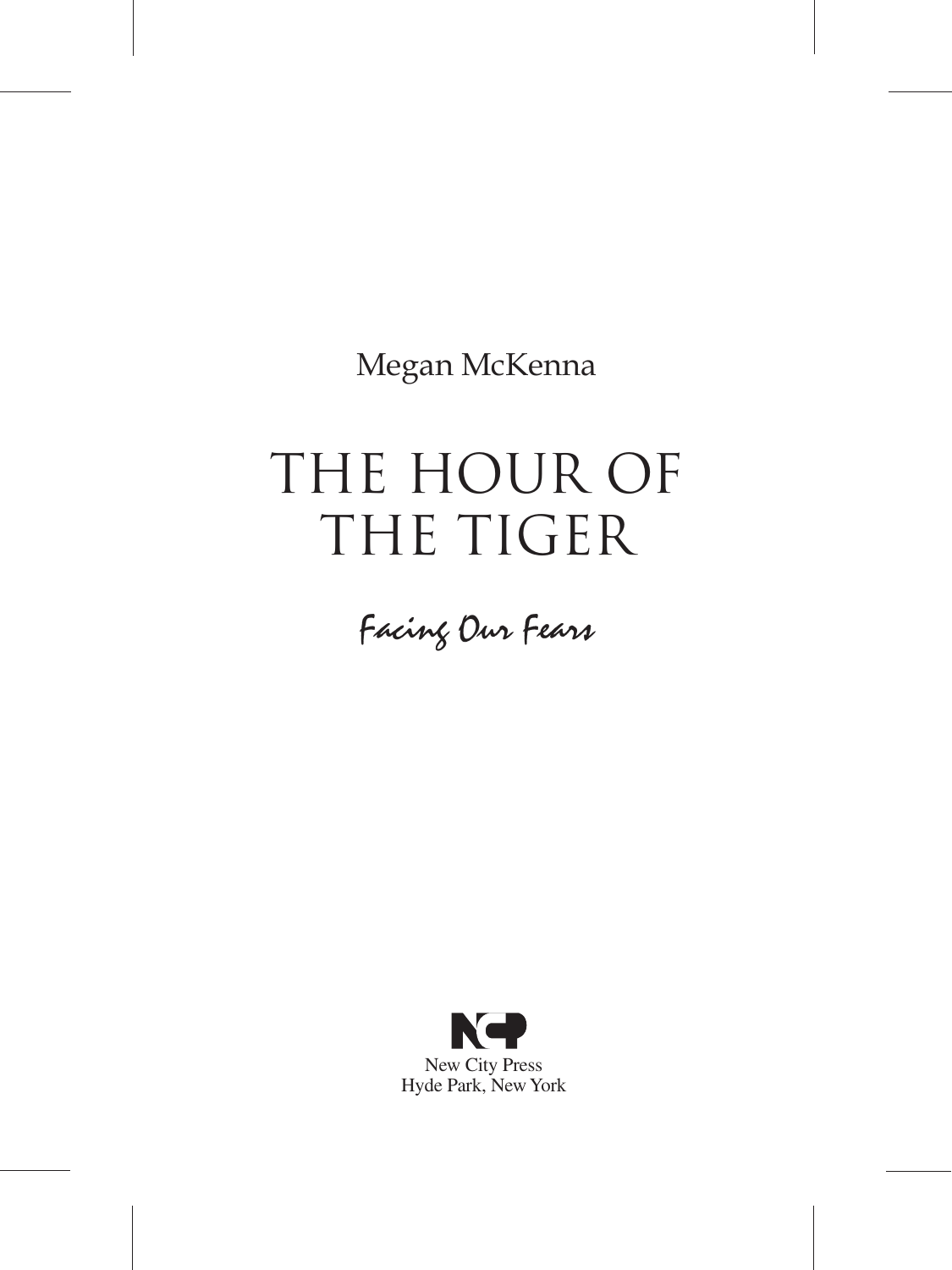Published in the United States by New City Press 202 Cardinal Rd., Hyde Park, NY 12538 www.newcitypress.com ©2009 Megan McKenna

First published in 2008 by Veritas Publications 7/8 Lower Abbey Street Dublin 1, Ireland

Cover design by Paula Ryan Cover image courtesy of Getty Images

Library of Congress Cataloging-in-Publication Data:

A copy of the CIP data is available from the Library of the Congress

ISBN 978-1-56548-325-5

Lines from T.S. Eliot, Four Quartets, 'East Coker' courtesy of Harvest Books, 1968 (p. 29); lines from 'The Great Hunger' by Patrick Kavanagh are reproduced from Collected Poems, edited by Antoinette Quinn (Allen Lane, 2007), by kind permission the Estate of the late Katherine B. Kavanagh, through the Jonathan Williams Literary Agency (p. 61).

Scripture quotations are from *New American Bible*, copyright 2002 © by United States Conference of Catholic Bishops.

Printed in the United States of America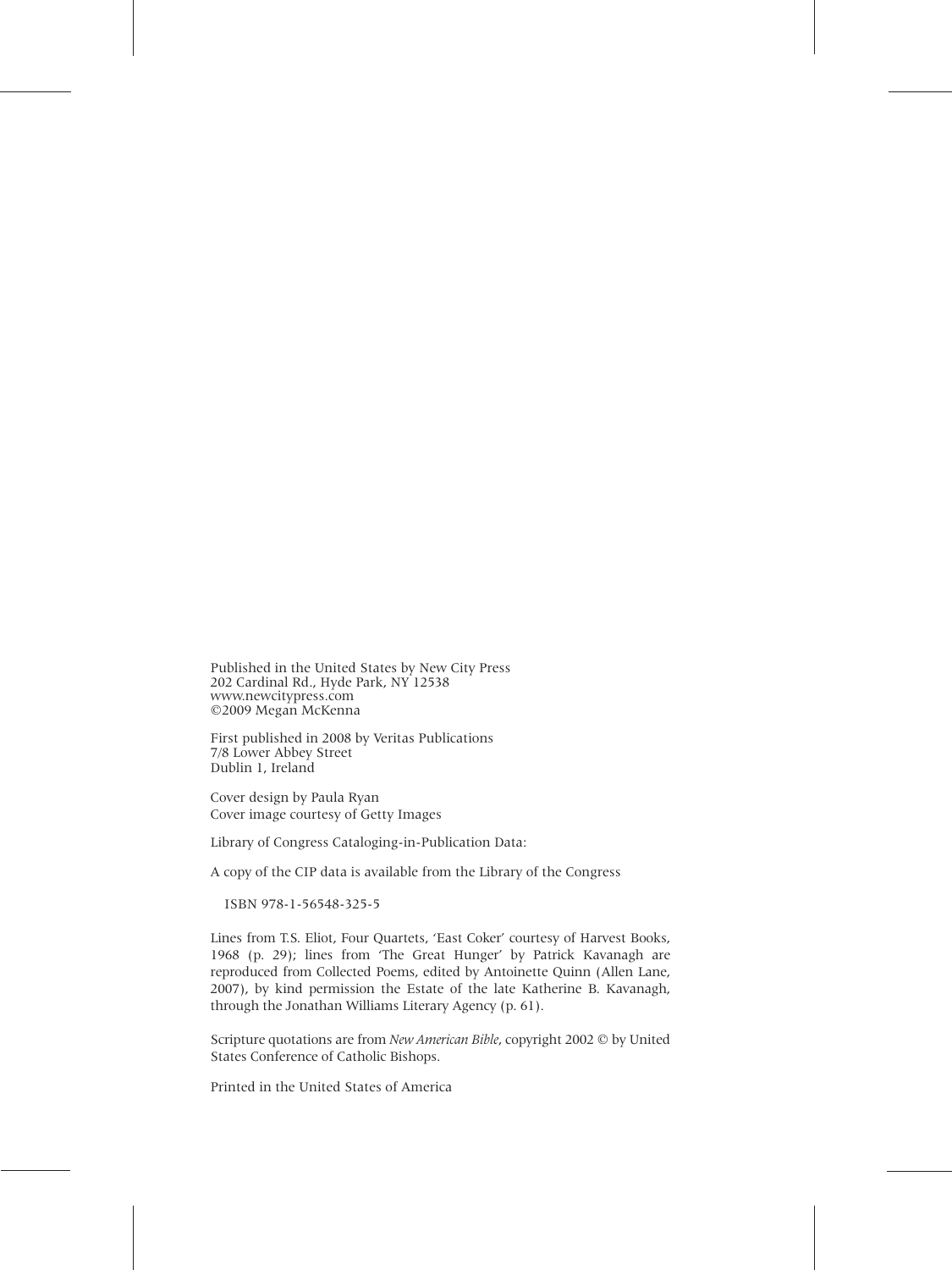### CONTENTS

| 3. The Fear of Violence, Terrorism and War41           |  |
|--------------------------------------------------------|--|
|                                                        |  |
| 5. The Fear of Isolation, Loneliness and Despair 74    |  |
|                                                        |  |
|                                                        |  |
| 8. Fear of the Earth, the Weather and the Universe 122 |  |
|                                                        |  |
|                                                        |  |
|                                                        |  |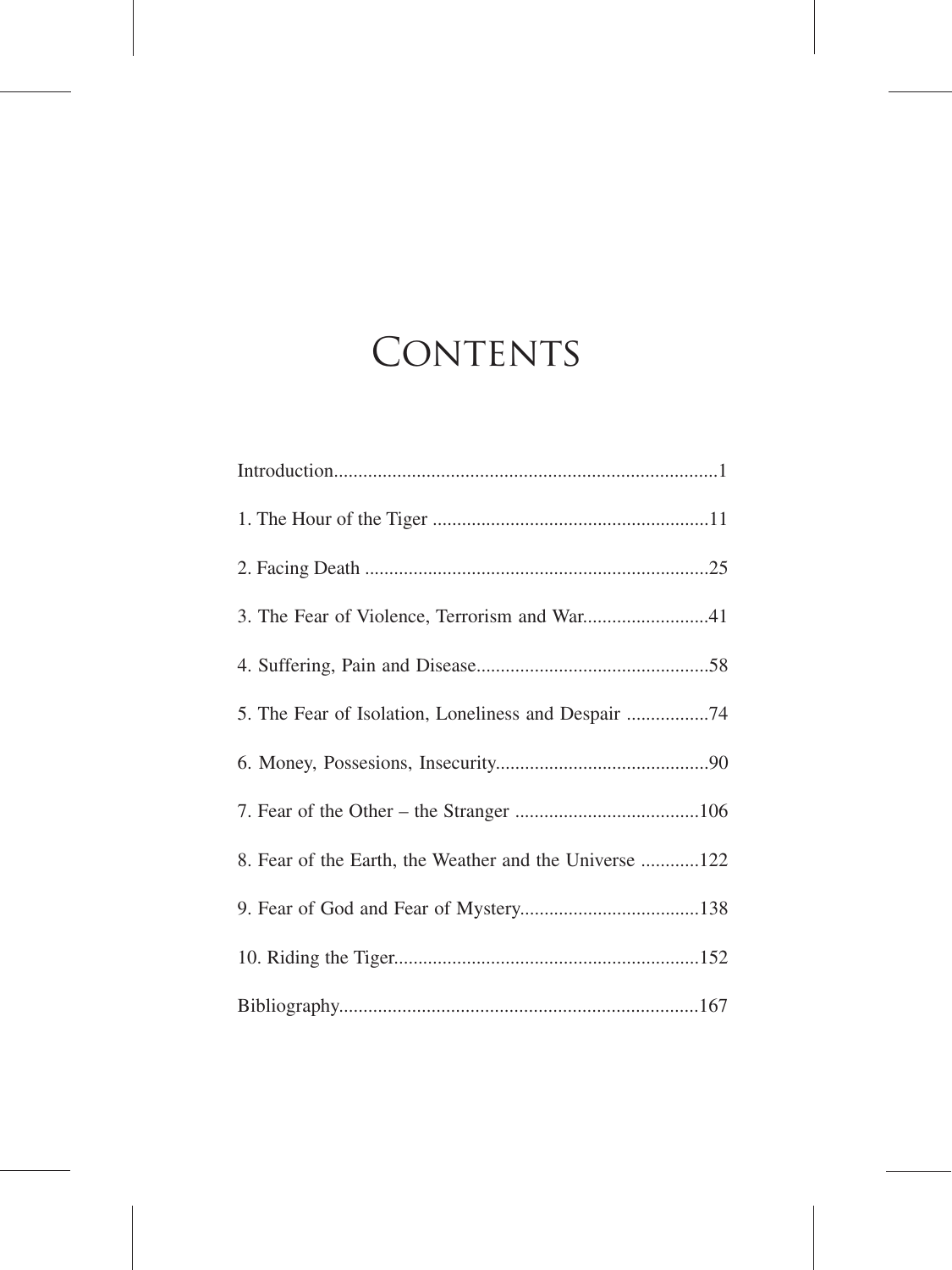for Margaret with deep gratitude and love and for all those who have the hidden heart of a tiger within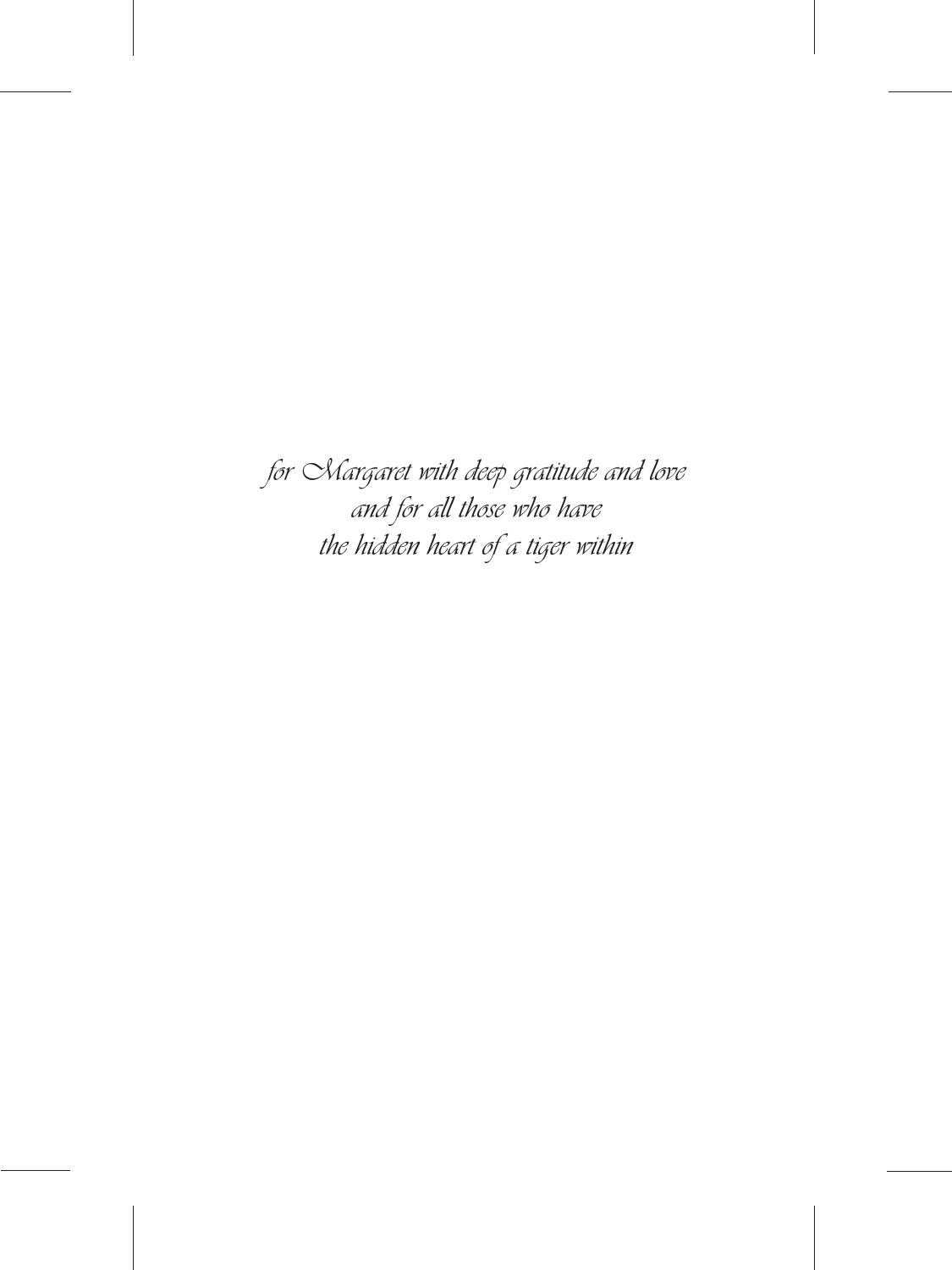### **INTRODUCTION**

No heaven, no earth, just this mysterious place we walk in dazedly …1

This book might appear to be about fear, since that word appears in the title. Or it might be about tigers, since that word also is there, and there are many tiger stories in the book. In fact, this book is about the present moment – every moment – and about the word 'facing'. It is about facing life and death; about facing fear and love, about facing all the hard issues of life and all the mysterious deep places of living too. There is a short poem by a Chinese Zen monk, Qing Tian, that can serve as an introduction to this book and its reflections:

Late autumn rain is a rain of mist tiger tracks appear in the moss the west wind doesn't stop all night by dawn yellow leaves are up to the steps.<sup>2</sup>

In Asia and in Zen poetry the season of autumn is the time of fullness, maturity and old age. It is also the time for letting go, for reflecting upon life and the passage of time and turning to face death – one's own eventually and the dying of all things. The rain in many cultures is a symbol of blessing, rich and soaking, like the 'soft' rain of Ireland or the fierce rains that

<sup>1.</sup> Megan McKenna.

<sup>2.</sup> From *The Zen Words of Stonehouse*, trans., Bill Porter (pen name of Red Pine), Mercury House, 1999.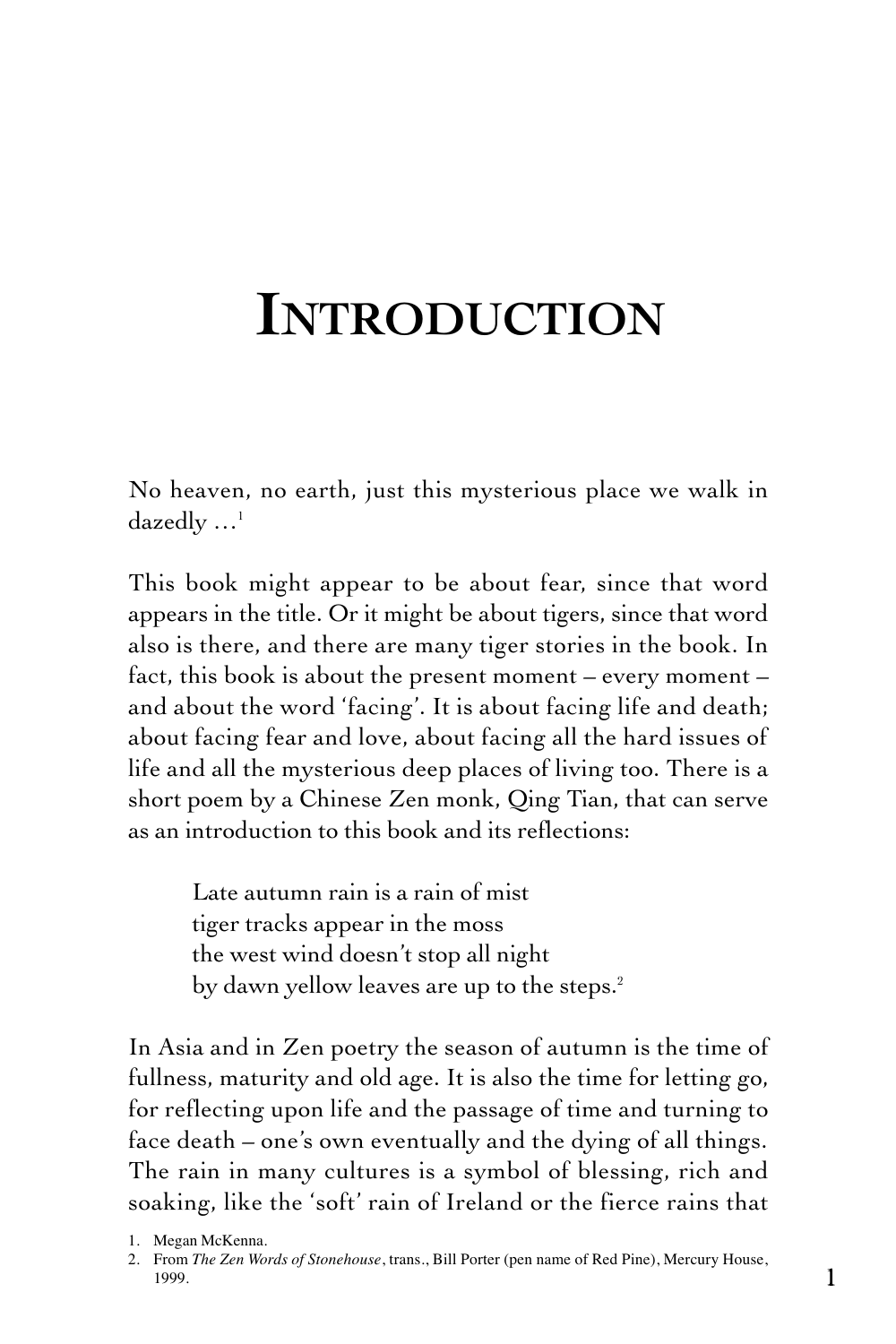come upon the desert in spring. It is considered the grace and presence of the Holy when it rains on your birthday, wedding, anniversaries and the day of your funeral. It is a rain of mist – that weather phenomenon that shrouds all in haze, imparting a sense of mystery and the unknown to all the world. Into this natural setting comes the sight of tiger tracks left on the moss, imprinted in the still moist ground. It seems the tigers of China were small but, like all tigers, could roar, and so they were used as a synonym for the wind's roaring in the trees. It is the wind that shakes the leaves free of their tight hold on the limbs of the trees; and the presence, maybe even just the thought, of a tiger in our midst would be enough to shake us loose of whatever we were involved with at any moment. The whole feel of the poem is mysterious, as if one has stepped into a place of unknowing where things are in flux and disarray. There is the sense that there is a great deal of movement in all aspects of nature and that that energy and shifting slips into the person who has stepped into the scene. And yet the last line is serene, another note on what is and has happened – the leaves have piled up on the steps. In some ways this moment describes what is intended with this book's content and topic.

The tiger is often referred to as the lion of Asia, the king and queen of the beasts. When I have seen tigers in Southeast Asia I am fascinated by how they are strong and enormous, yet lithe and sensuous. They can move incredibly fast and yet they usually move almost languidly, silently through the jungle growth. I have watched them rip meat from bones and tear other animals into pieces with ferocity, unaware they are being observed. I was brutally and suddenly reminded of being on the bottom of the food chain in the wild. Poet William Blake describes a tiger as possessing 'fearful symmetry'. This is how they are described in Elizabeth Caspari's *Animal Life in Nature, Myth and Dreams:*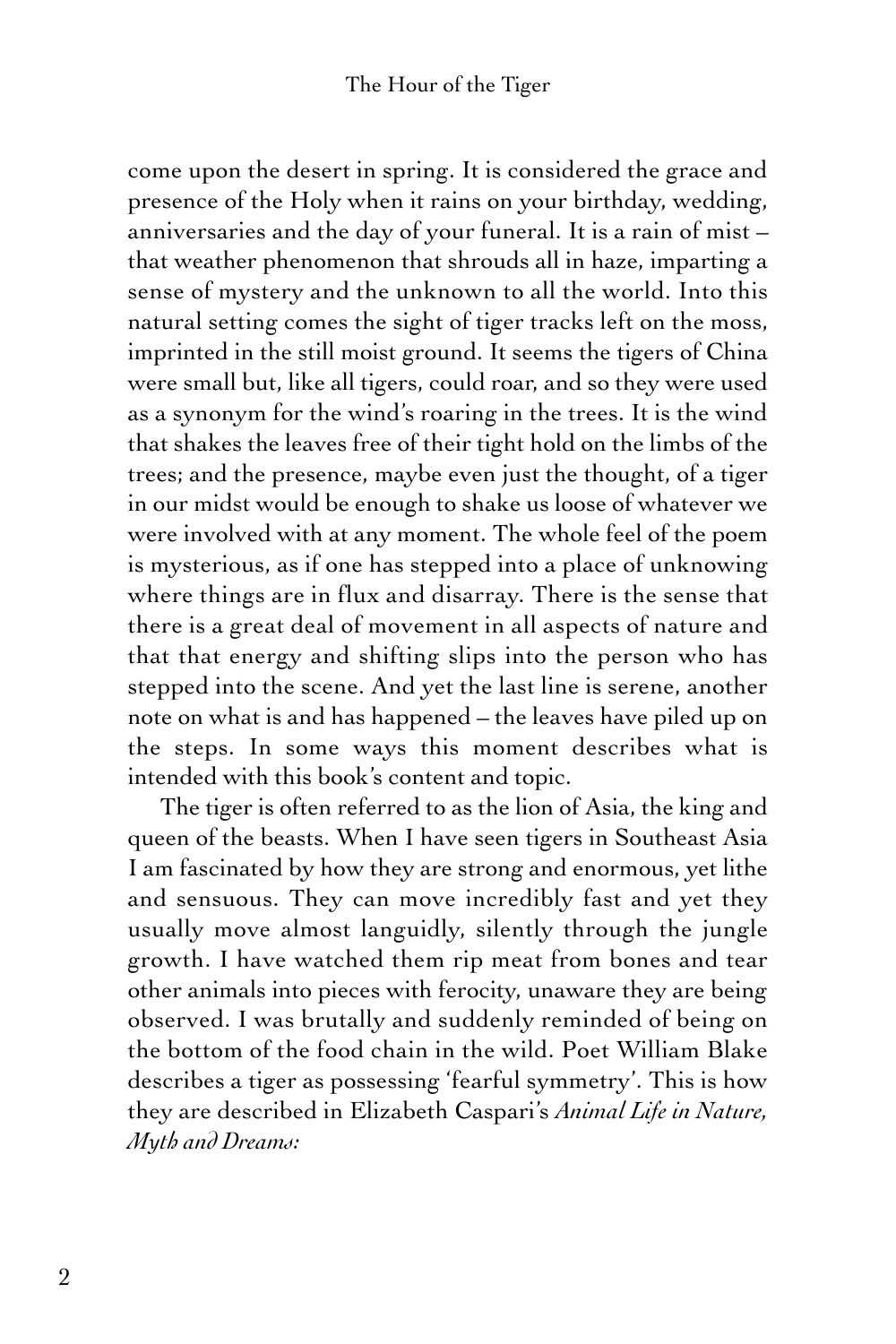… the tiger is so perfectly camouflaged in the dark and dappled jungle light that it can evoke apprehensive trembling over lurking, shadowed, sudden death … At home in the jungles of India, the mountains of Tibet, or the taiga of Siberia, tigers require only water, shelter and an adequate supply of large prey …. Males do not involve themselves with raising cubs; the female, which is considered one of the most dangerous animals in the world when protecting her young, does that. Despite her zealous guardianship, however, only one out of three cubs will survive to maturity …3

In legend and folk tale, as well as in teaching stories, the tiger is the master, the teacher usually, and though it is strong and can be vicious, it is most often met with a child or someone who acts unexpectedly. Just as the lion lies down with the lamb and the child sits at the entrance to the snake's den, so a child and a tiger can be companions. This is in contrast to the fact that tigers generally evoke in human beings emotions of fear, terror, violence and the threat of being attacked, maimed, killed and eaten. In the East the tiger is a symbol of power and one of the four great creatures: the other three being the dragon, the phoenix and the tortoise. The white tiger, the symbol of autumn, rules the cardinal direction of the West. It personifies the constellation of Orion, which is most clearly seen in autumn night skies. Tigers are painted on the walls of cities and of houses and temples to keep danger away, and people wear tiger charms to keep disease and harm away. I was shown a tiny pair of children's shoes elaborately embroidered with tigers for protection, and I have seen toys and pillows, clothing and pictures of tigers everywhere. The tiger not only protects the poor and the weak from harm and evil, but does battle in their name and is also considered a defender. It is a high honour in China to call a general a tiger and his followers tiger soldiers. The Chinese god of wealth,

<sup>3.</sup> From a study guide on the film *Two Brothers* (the story of two tiger cubs separated after hunters intrude upon their world, written and directed by Jean-Jacques Annaud, 1989), by Frederic and Mary Ann Brussat, 2004, found on www.spiritualityandpractice.com.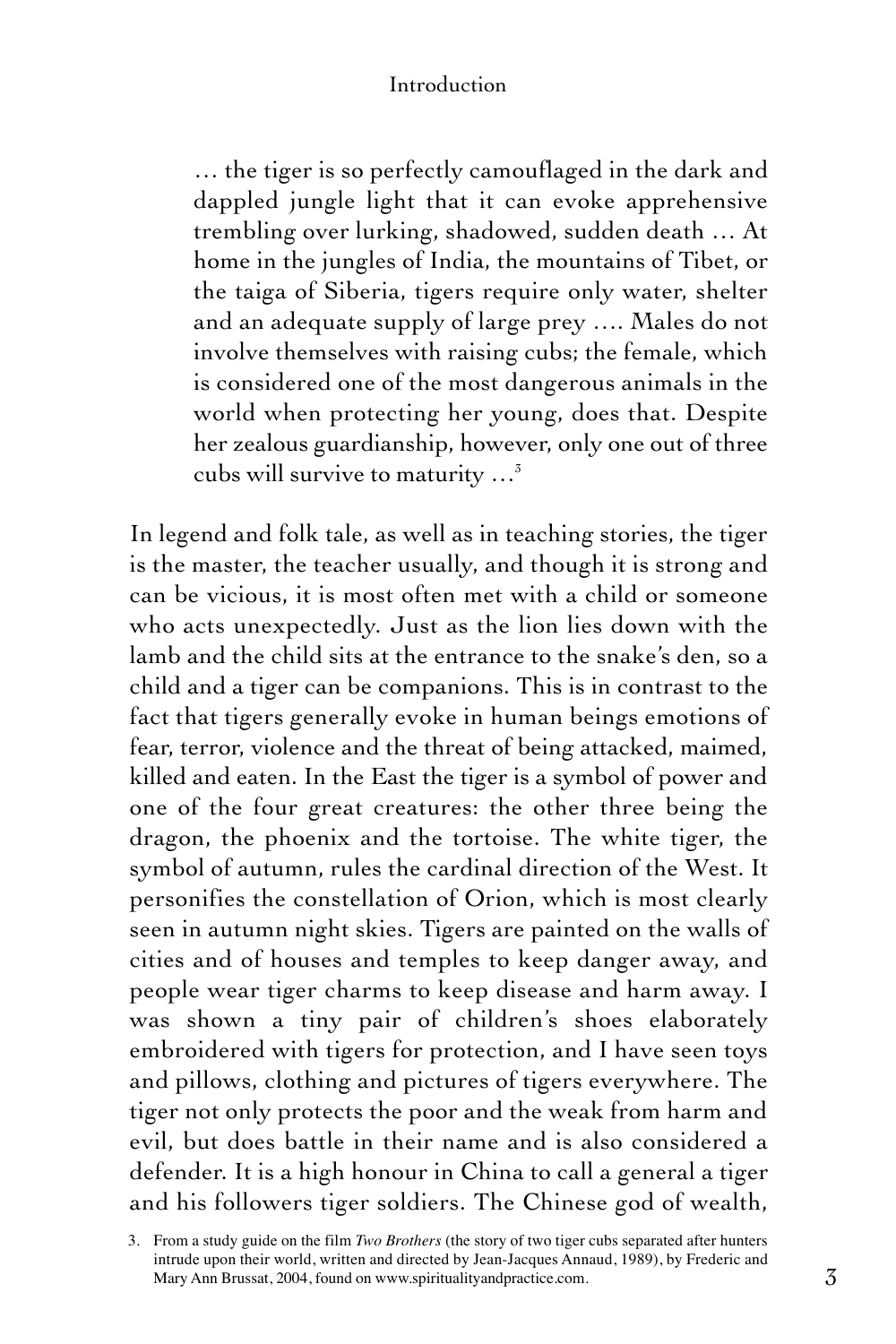Chao Gongming, is often riding a black tiger. In Daoism, the First Master of Heaven, Zhang Daoling, rides a tiger as he escorts the dead to their final destination. There is a famous place called Dragon-Tiger Mountain in Nanchang (Jiangxi Province), which is the legendary palace of the head of the Daoist religion. Along with the dragon, the tiger is one of the rulers of sky and earth. The tiger is considered proud and honoured for its power, strength and royalty.

Religiously one rides a tiger to show the ability to overcome evil in Hinduism and Buddhism. In rural areas, the tiger was considered to be God, especially in heavily forested areas of India. In many religions, including Islam, tigers were considered messengers sent by God to punish evil-doers. The God Shiva rides a tiger and wears a tiger-skin robe in his role as destroyer. In ancient history only nobles were allowed to hunt the tiger, and kings set aside huge reserves so that the tiger could have enough space to live and raise their young. There are paintings and drawings of Buddhist monks sleeping with tigers on the inside walls of temples to teach that those who faced their fears could overcome and even tame the mystical forces of nature.

Today tigers are an endangered species and have disappeared from many of their native habitats. Tigers have been maligned as man-eating but in reality they instinctively avoid human beings. It is only when their habitat is infringed upon and the game they need to hunt for their survival is curtailed that the balance between what is predator and what is prey becomes upset and tigers turn and attack humans.

When more and more domesticated animals are available and there is less and less wild prey, tigers attack and become used to eating humans. Since they already have the characteristic of seeking out the most defenceless target in herds – the elderly, the sick and the young – they do the same with humans. It is said that in recent decades tigers have killed more humans than any other cat.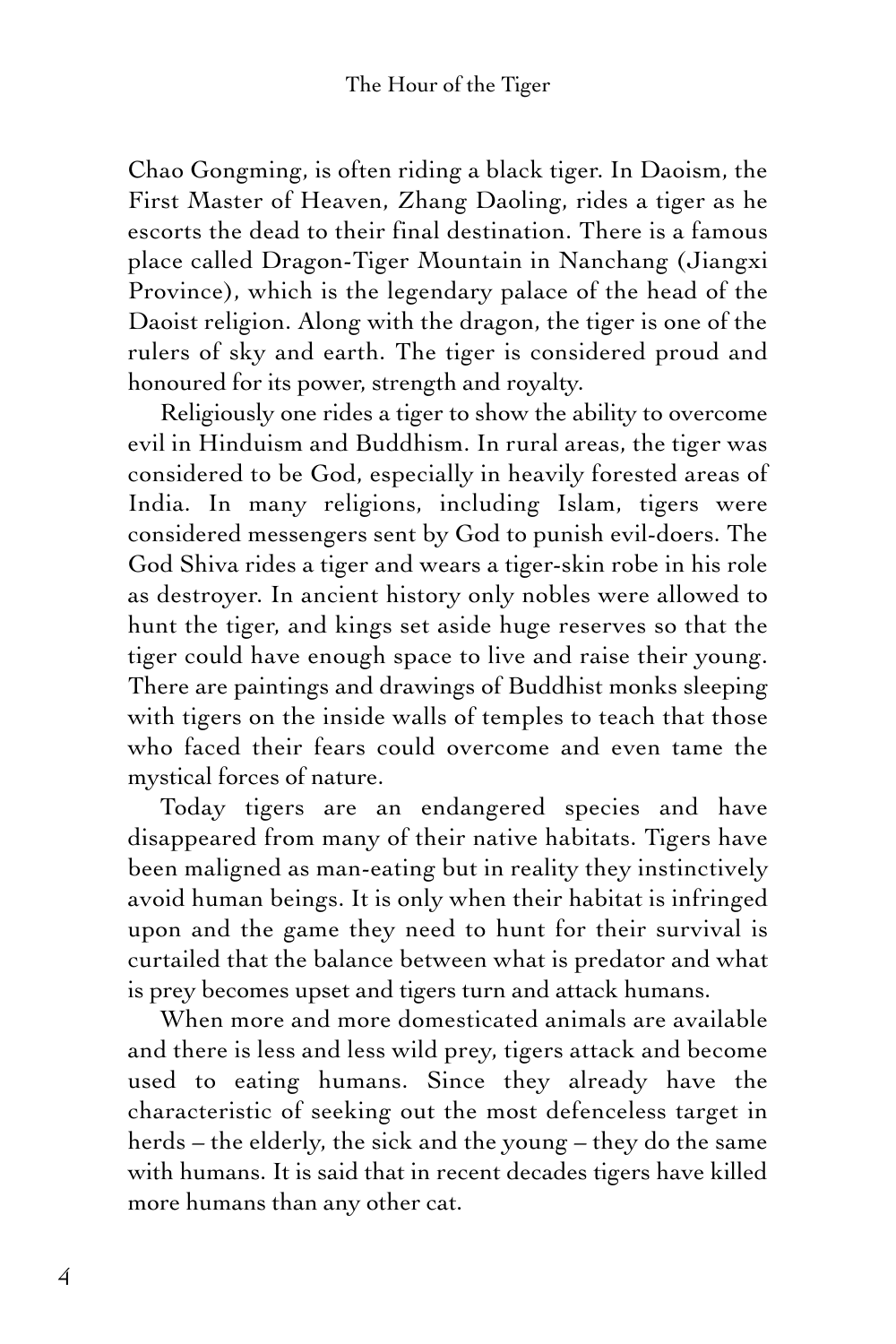Of all the cats – African, Asian, Siberian, South China, Sumatran and Indo-Chinese tigers – there are only about 5,500 left in the wild. In this century their numbers have been reduced by 95 per cent. They suffer from loss of habitat and large prey to hunt, poaching and selling of their body parts on the black market, mostly for use in traditional medicine. Tigers only live less than fifteen years in the wild if they have space and are not hunted. They survive solely on meat, usually deer, boar, wild pigs, water buffalo and small mammals. They ambush their prey, but even though they are good hunters – they have to be in order to survive – they are only successful at taking down their prey about 10 per cent of the time! Thus they need sufficient prey and territory. They travel between six and twelve miles a night – they are nocturnal creatures, usually solitary, only rarely hunting in packs. They can leap more than thirty feet in a single jump, they can climb trees and swim for miles. And they can disappear in an instant in the jungle, high grasses and brush. This is why they are considered both so dangerous and so mysterious.

This magnificent creature, at the top of the animal kingdom, could be extinct in the wild in the next fifty years. To paraphrase William Blake's haunting image: tigers are not 'burning bright in the forests of the night'.

Tigers are an apt image for human beings who face their fears instead of becoming part of a herd that panics and runs, easily frightened by others who seek to manipulate fear for their own ends. But I picked the tiger because of its mysteriousness and its illusiveness and its being so unknown. It is a mystery in itself and its presence pushes us to the edge of mystery, forcing us to delve into other layers of life and death. The tiger, on the edge of extinction, tells us that we must move to the margins and approach the gates of mystery so that we can live fully human lives. But there are so many places in the world where there are no tigers! Ireland, Europe and North America have no wild tigers, though there are cats like the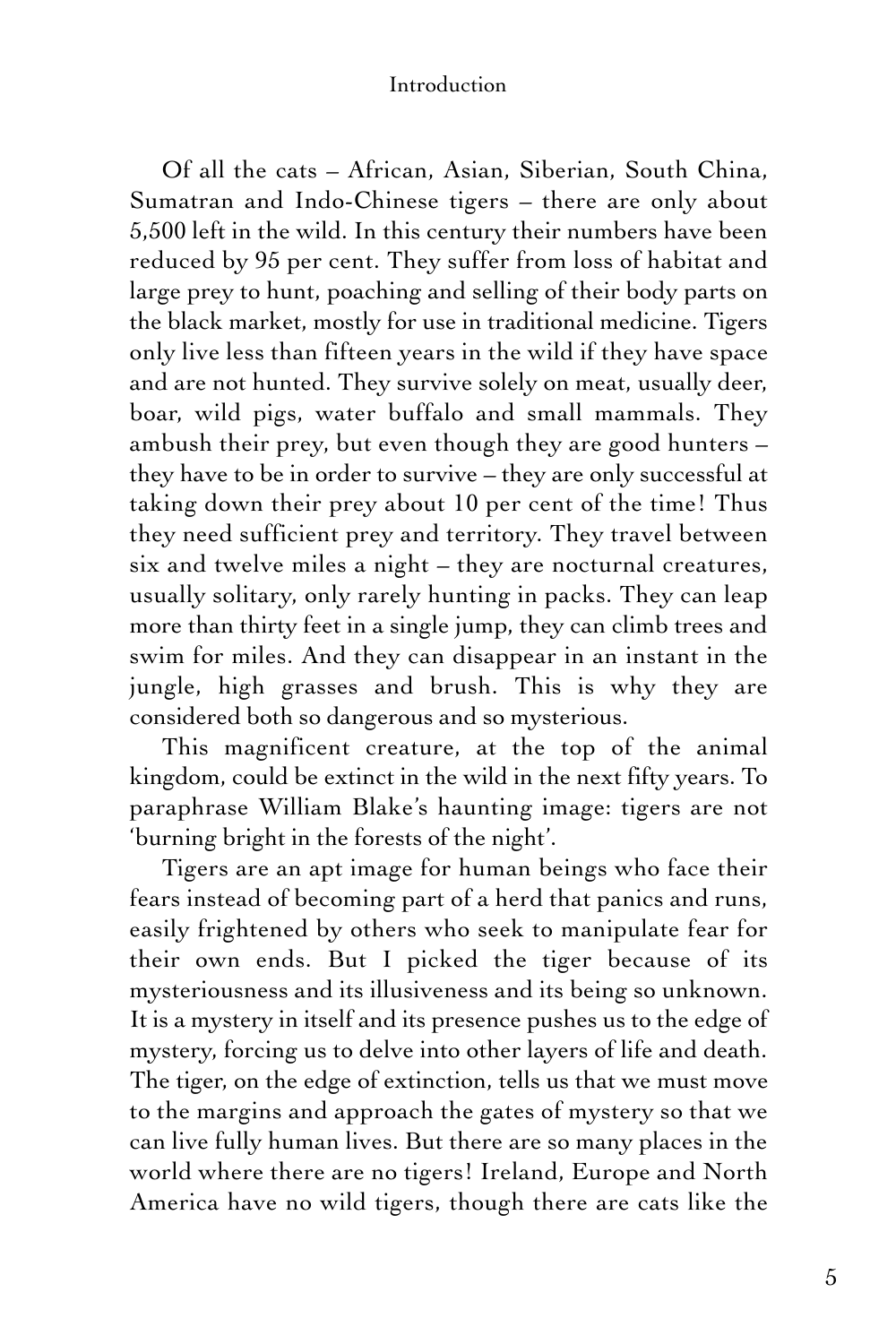puma, the panther, the bobcat, and the lynx, among others, in the United Sates and Canada, and small cats in most countries. But every culture and nation has an animal that conveys the sense of the tiger – its wild beauty, otherness, power, strength and interplay with humans.

Somehow catching a glimpse of this animal pulls one towards awareness, to the edge of mystery. It is often accompanied by a strange admixture of heart-racing fear and clear attraction.

For some people in the United States and Canada, the sight of a deer, an elk or a moose standing still and looking at you can elicit such awe. I remember one early morning – around 4 a.m. – I was looking out a window on the third floor of a school I was staying at. I was startled and shocked to see a large urban fox darting across the lawn. At breakfast I had to check out what I had seen and confirm that such a creature still found places to live in the heart of the city.

The horse, especially in Ireland and some other countries, is that symbol that evokes many of the characteristics of the tiger – its solitariness that attracts; its strength and power; its ability to run and leap; its being ridden; the lure to stand face to face with it, in spite of its size. I was recently introduced to the story of Columba and the white horse who came to him before his death, found in *The Life of Columba* by Adamnan in the section called 'The Visions: Of the passing to the Lord of Our Holy Patron Columba'.<sup>4</sup>

When the time of Columba's dying draws near he is an old man and yet his community is reluctant to let him go and his attendant, Diormit, mourns his coming death and is inconsolable. So Columba tells him that he will give him details of his dying that no one else will know. He tells him that he will die on the Sabbath and go to his rest, and it will be at midnight that he will answer the Lord's invitation. Then, after talking with Diormit in the barn, he goes off by himself and sits down halfway between the barn and the monastery. And here the white horse comes to him.

<sup>4.</sup> Also known as Columcille, born 7 December 521, probably in County Donegal, and died in the early hours of 9 June 597 AD on the Isle of Iona, where he set up his monastery and was the first abbot.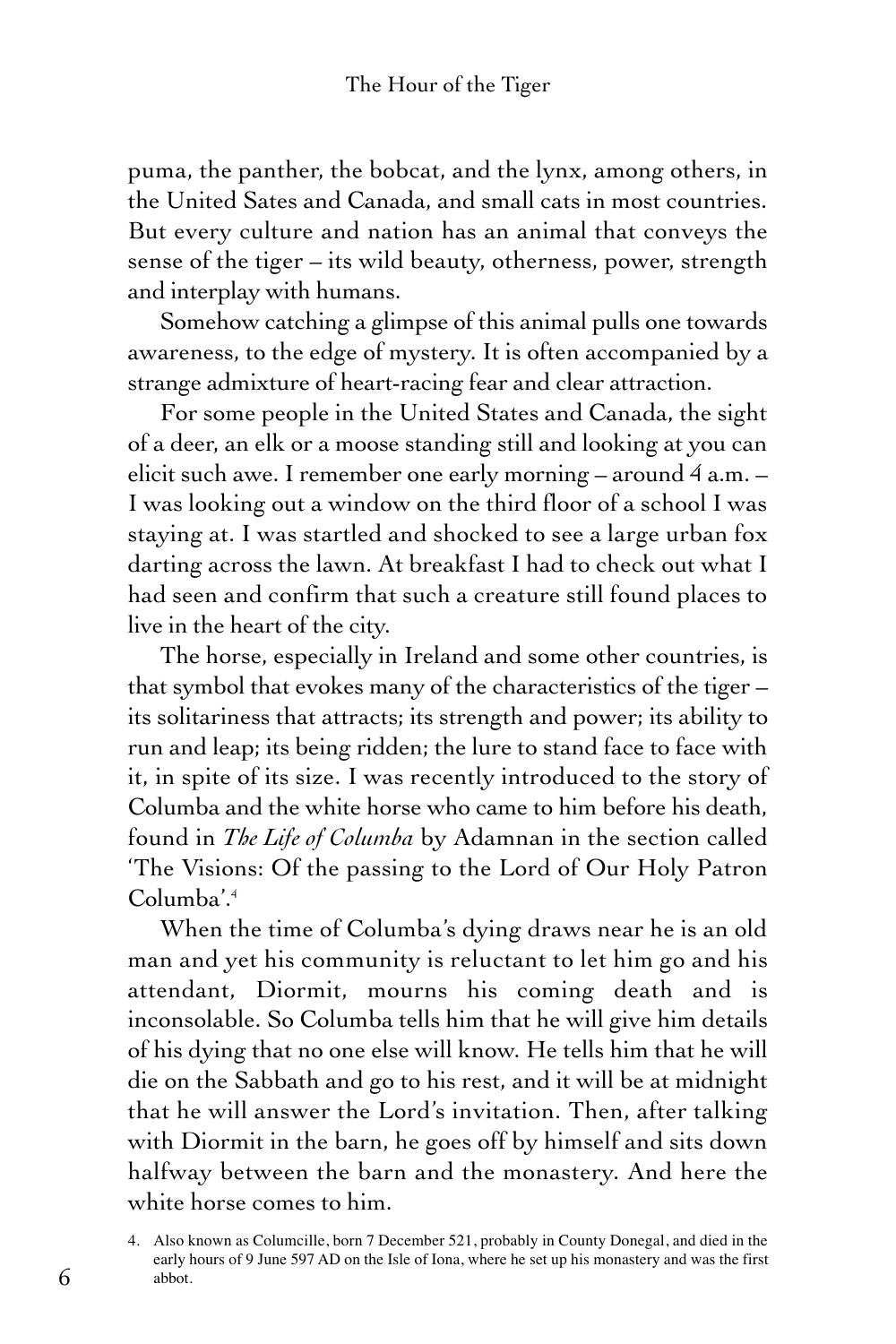And while the saint sat and rested there a little while, being weary with years, as I said above, behold, there came to meet him a white horse, that obedient servant which used to carry the milk-vessels between the cow pasture and the monastery. It went up to the saint and, strange to tell, put its head in his lap, inspired, I believe, by God, from whom every animal has understanding and such perception of things as the Creator Himself has bidden; and knowing that its master would soon depart from it, and that it would see him no more, it began to lament and like a human being, to shed streams of tears over the saint's bosom, weeping and foaming profusely. When he saw this, the attendant began to drive the tearful mourner away, but the saint forbade him, saying, 'Let it be, as it loves us, let it be, that it may pour out into my lap here the tears of its most bitter lamentation. See, though you are a man and have a rational soul, you could have known nothing of my departure except what I lately disclosed to you myself: yet to this brute and unreasoning beast the Creator Himself has clearly revealed, in His own chosen way, that its master is about to depart from it. And saying this, he blessed the horse that served him, as it turned away from him in sorrow.5

The story is touching, a marvel, and whimsical in its description. But it highlights the connection between someone who has lived truthfully, courageously and faithfully, and all creation, even the animals that share earth and sky, and life with us. There are certain things one only learns with life, with facing all the fear and goodness that there is in living and in facing it all with courage and grace. Columba's wisdom extends to all creation. He then stands up, when the horse leaves him, and looks over the monastery and the island and blesses it in that moment and for the future. Then he goes to

<sup>5.</sup> *The Life of Columba* by Adamnan, abridged and translated by John Gregory, Floris Books, 1999, pp. 54–5.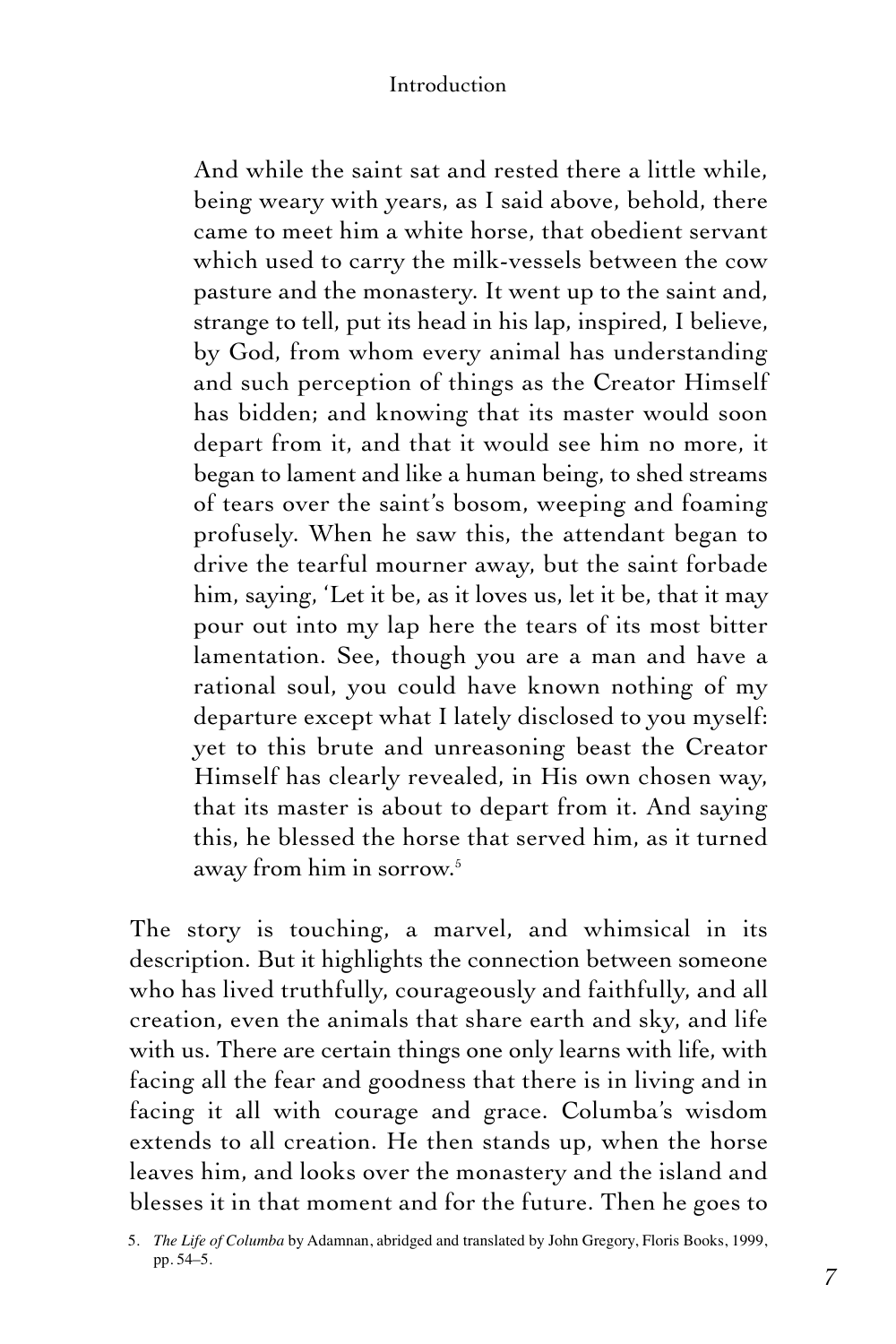his hut in the monastery grounds and spends his last hours copying a psalter. He stops at the thirty-third psalm where he wrote: 'They that see the Lord shall want no manner of thing that is good.' He said, 'Here, at the end of the page, I must stop'.

The next line, to be taken up by the one who succeeds him and to be penned and read by all who read his last words is this: 'Come, ye children and hearken unto me; I will teach you the fear of the Lord.' This prayer and blessing on fear – the fear of the Lord as opposed to all servile and demeaning fear – is the beginning of wisdom in every age. Fear diminishes us, paralyses our physical bodies and drains our psyches and souls. It turns us to stone, cramping and tightening our hearts, reducing us to despair, rage and violence in retaliation and frustration. We begin to fear others, to fear change, to fear life itself and we think only of killing the tiger and so killing imagination, the power of goodness and strength, wildness, freedom, hope and balance in our life and world. Fear of the Lord allows us and teaches us to face the tiger, make friends with the tiger, enter the tiger's gate, learn to see and appreciate with awe the tiger and practise some of the tiger's behaviour. We can learn to purr like the tiger, lie in the sun like the tiger, hide when necessary and live with the fierce passion of the tiger. We can enjoy the expansiveness and spaciousness of the tiger, its freedom and its gracefulness. We can learn from the tiger that the vastness of fear is nothing in relation to the universe of communion and the balance of all things. We can learn to feed the tiger its prey so that it does not turn on other prey – humans. Perhaps we can even learn to ride the tiger and sleep with the tigers curled around us, safe with the tiger cubs, and like the child of yore live the mystery of lying down with the tiger and sitting close to it – the undying image of the peace of the kingdom of God.

Jesus the child of God, the prophet, was a tiger. Jesus and Columba, the pilgrim and monk of the sixth century, were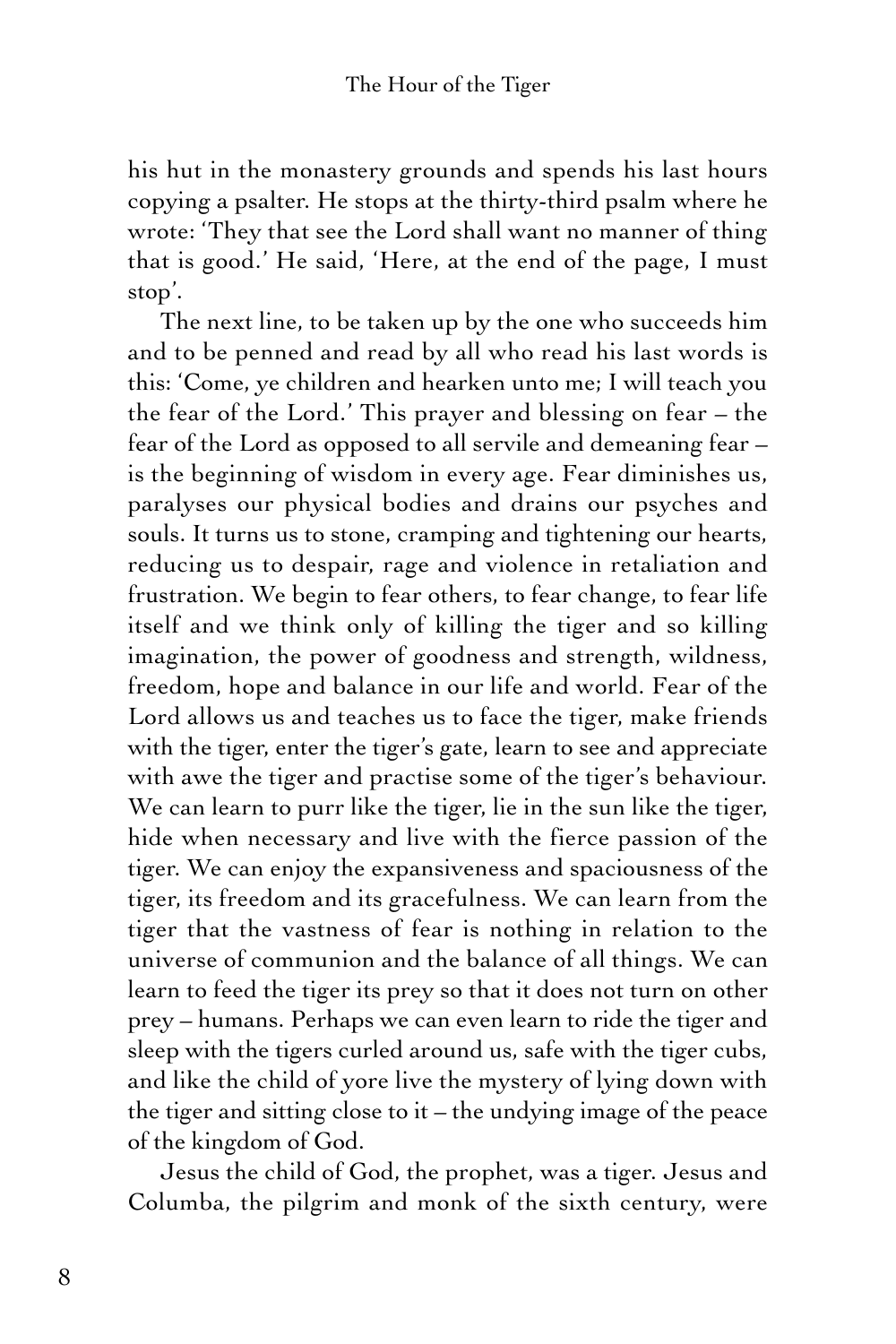known to another monk of this century, Thomas Merton. He tells this story in his journal.

Once upon a time there was a tiger with three young cubs. They were young and playful, but the mother tiger was trapped and killed. Eventually two of the cubs died but the other one wandered, eating grass and trying to survive. It came upon a meadow filled with sheep and goats, and even though it was very hungry he ate grass with them and settled down. He would butt heads with them, roll on the grass and sleep with them. And he grew stronger and larger. He was always hungry. Sometimes he would catch a small creature and chew contentedly on it. And sometimes he would look at those around him: sheep and lambs and goats and wonder what they'd taste like – but they were already like kin to him.

Then one day a tiger appeared on the hill and the goats and sheep bleated and ran in terror, but the cub stayed. It watched as the tiger loped down the hill so graceful, so strong and free, and fast! They stood and faced each other, full grown tiger and small cub. Then the cub thought to play and put down its head and butted the tiger! The tiger looked at it and took its great paw, pulled in its claws and batted the cub, sending it rolling over the grass. The cub was stunned, but did it again. This time the tiger batted him harder and he rolled farther. A third time he put his head down and ran for the tiger. This time the tiger pulled out his claws and gently but firmly hit the cub. The cub crouched and whimpered. The tiger went and picked it up in her mouth, as tigers carry their young, and walked off with the cub in her mouth – down to the river. At the river's edge, she dropped the cub. The cub looked at itself in the water, its eyes wide. Then it looked at the tiger beside it and its eyes grew huge. It looked back and forth from the water to the tiger. Then the tiger roared, shaking the valley and filling the air, and then the cub tried it – letting out a weak growl. The tiger roared again and again, followed by the cub until they were both roaring together. Then Merton says … 'I never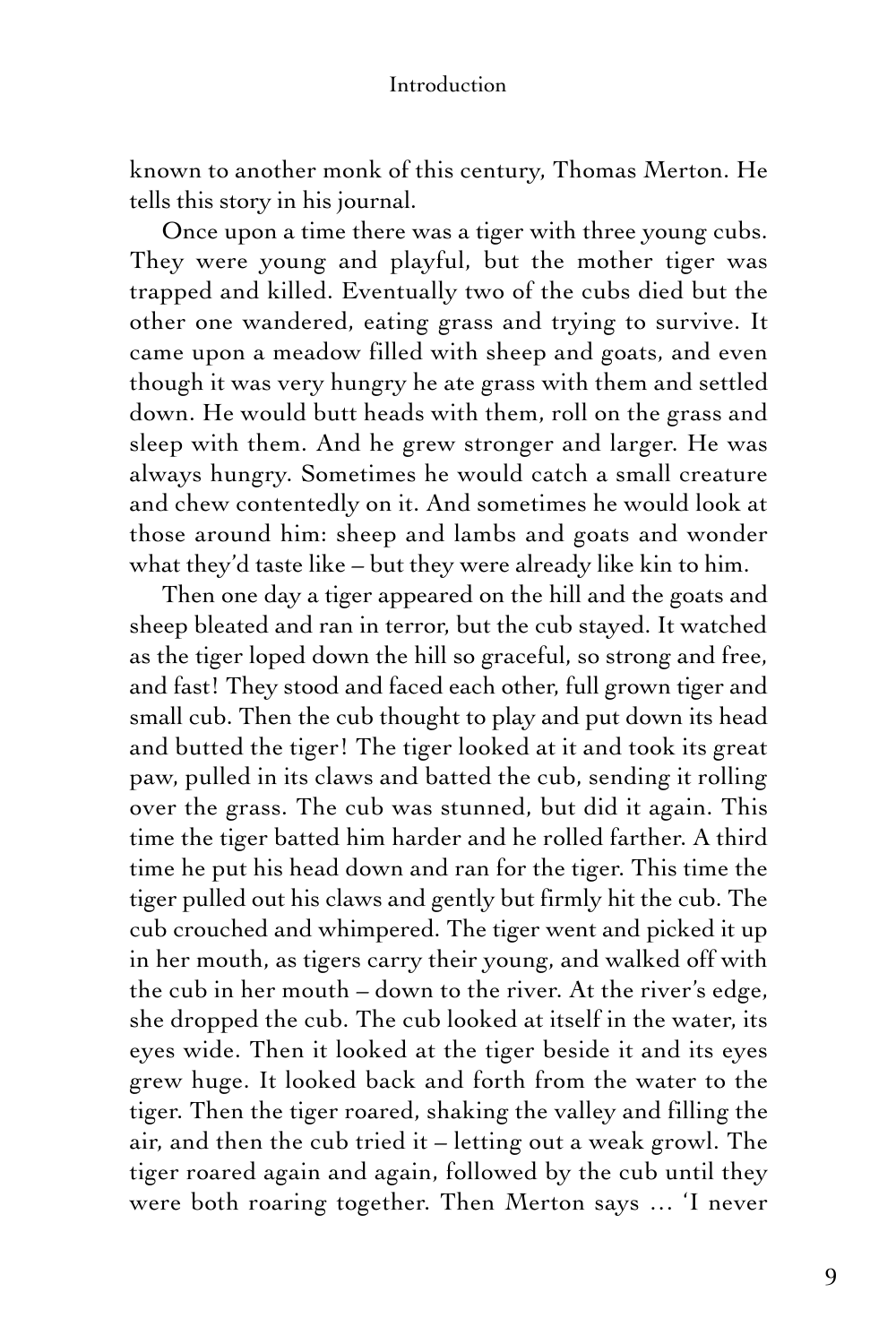knew I was that tiger cub until God came mysteriously into my life and batted me once, then again and again, then picked me up in his mouth and carried me to the river that revealed to me my real nature and then I learned to roar. I think the first time I was batted by that great paw I woke up and looked at myself truthfully. The second time I got hit with that paw, claws still held in, I became a Catholic. The third time I became a trappist monk, and now every Advent and Lent I know that paw is coming and I'm to be swatted again, taken up into the mouth of God and dropped by the river's edge to once again learn to roar and to become more of what I was born to be.'

The tiger approaches us and it is up to us to face it in all its forms. Or we come upon a solitary horse in a field backlit by mist and evening shadows and we are drawn into reflection, into the eye of the tiger. All of life is a mystery and there are lots of edges and margins – tigers and horses, light, cloud, rain, mist, death, violence, war, suffering, pain, loneliness, sorrow, isolation, strangers, insecurity, others – all reeking of the mystery of the unknown and the fullness of life yet to be known, experienced, embraced and lived. It is the hour of the horse, the hour of the tiger now – it is always the hour that we are summoned with the words: Do Not Be Afraid! Come, children and hearken unto me, and I will teach you the fear of the Lord!

We are summoned to a way of life, the way of the tiger, the way of the courageous children of God. We are invited to live with and in imitation of the Tiger of Truth, Jesus.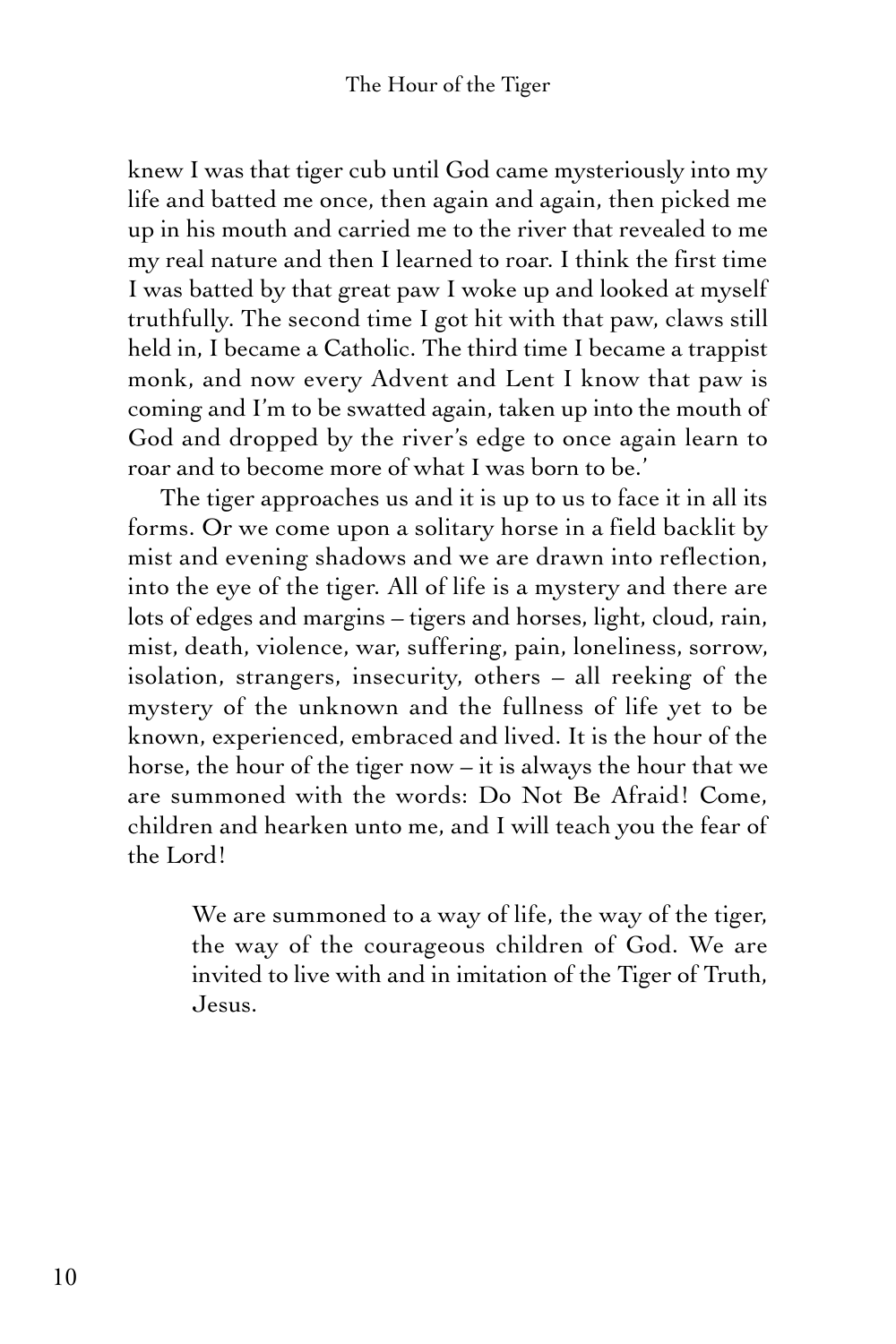## 1 **THE HOUR OF THE TIGER FACING OUR FEARS**

Everything will be OK in the end. If it's not all OK it's not the end.<sup>1</sup>

This is written on one of my refrigerator magnets. When I mention it to people, they all want to know where they can find one for themselves. Somehow it seems to give comfort, to make people ease up and even to laugh, a bit ruefully. I have thought about people's reaction to the magnet and realise that the quote and its sentiment touch a nerve in many people. It rubs against the underlying feeling of insecurity, a nameless fear and uncertainty that seeps through all of life: relationships, work, the political and economic situation, the climate of polarisation, the hype of terrorism and the vague sense of uneasiness in most human beings. Perhaps those feelings are just part of being human but they have most certainly been severely aggravated since the year 2000 AD.

The tag *'Anno Domini'* is important in describing years and the passage of time. In Western culture it implies that each year is 'the year of the Lord, *annum domino*' and that all time and all places, all things belong first and in the end to God – as do all of us who are believers. We don't usually remember that reality except towards the end of one year, the coming of the season of Advent when the Christian calendar begins another

<sup>1.</sup> Anonymous.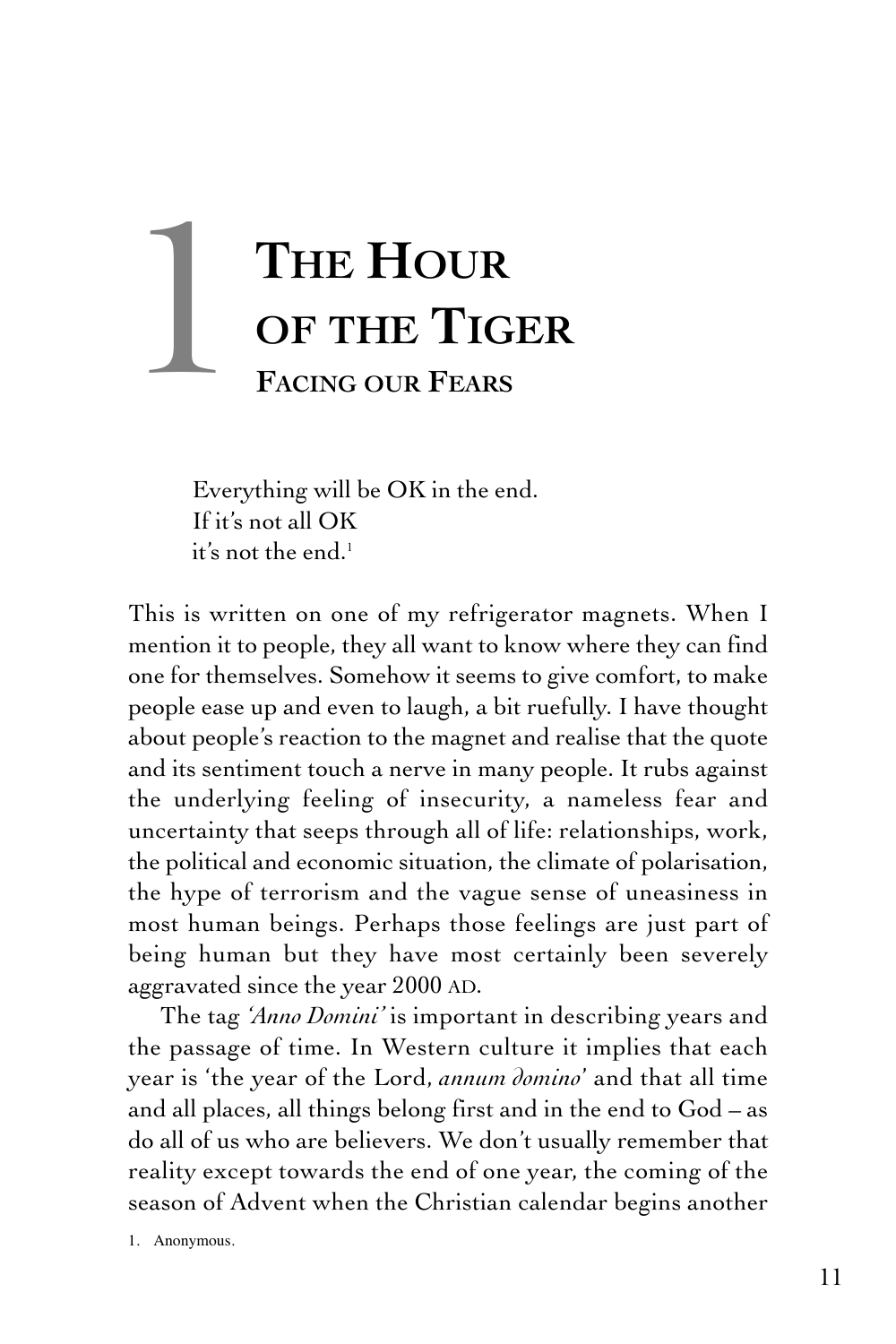year a month in advance of the secular calendar; or at the death of loved ones and other catastrophic events. In many ways fear and time are intimately linked, for both are subtle, subterranean and shadowy.

The hour of the tiger has its roots in Asia, in the zodiac that is based on animals – the year of the tiger, the rat, the monkey, etc. – and when one is born on the earth. But it has even stronger roots in Asian meditation practices and wisdom stories of China and Japan, in the Buddhist tradition of Zen. One of the ancients is believed to have lived through the hour of the tiger regularly and it became immortalised in a teaching koan (a Japanese story, like a very short parable, that teaches wisdom).

The monk was young, inexperienced and fearful. He lived in fear of failure, of disappointing his master, of not becoming enlightened, of death and suffering, of all the illusions of his mind and the fleetingness of life. Sometimes he would sit to meditate and he would shake. Others would tease him and say he was afraid of everything, even his own shadow. But his master was wise and he suggested a remedy. First he had to face his fears. But how?

The master suggested that he move outside into the world of earth, sky and animals so that both his mind and his body would be a part of what happened. He told him of a cave high in the mountains that was good for meditating in, very isolated and private. He told him to bring water and some oat cakes and go sit, his back up against the cave wall, facing the opening, and try meditating through the night. So the fearful student diligently went to obey his master's suggestion. What the master hadn't told him was that the cave was frequented by tigers. They slept there during the day and would go out hunting at night, returning at the hour of the tiger, around 4 a.m. That hour was the darkest of the night and often the coldest part as well.

The disciple found the cave with his master's map and